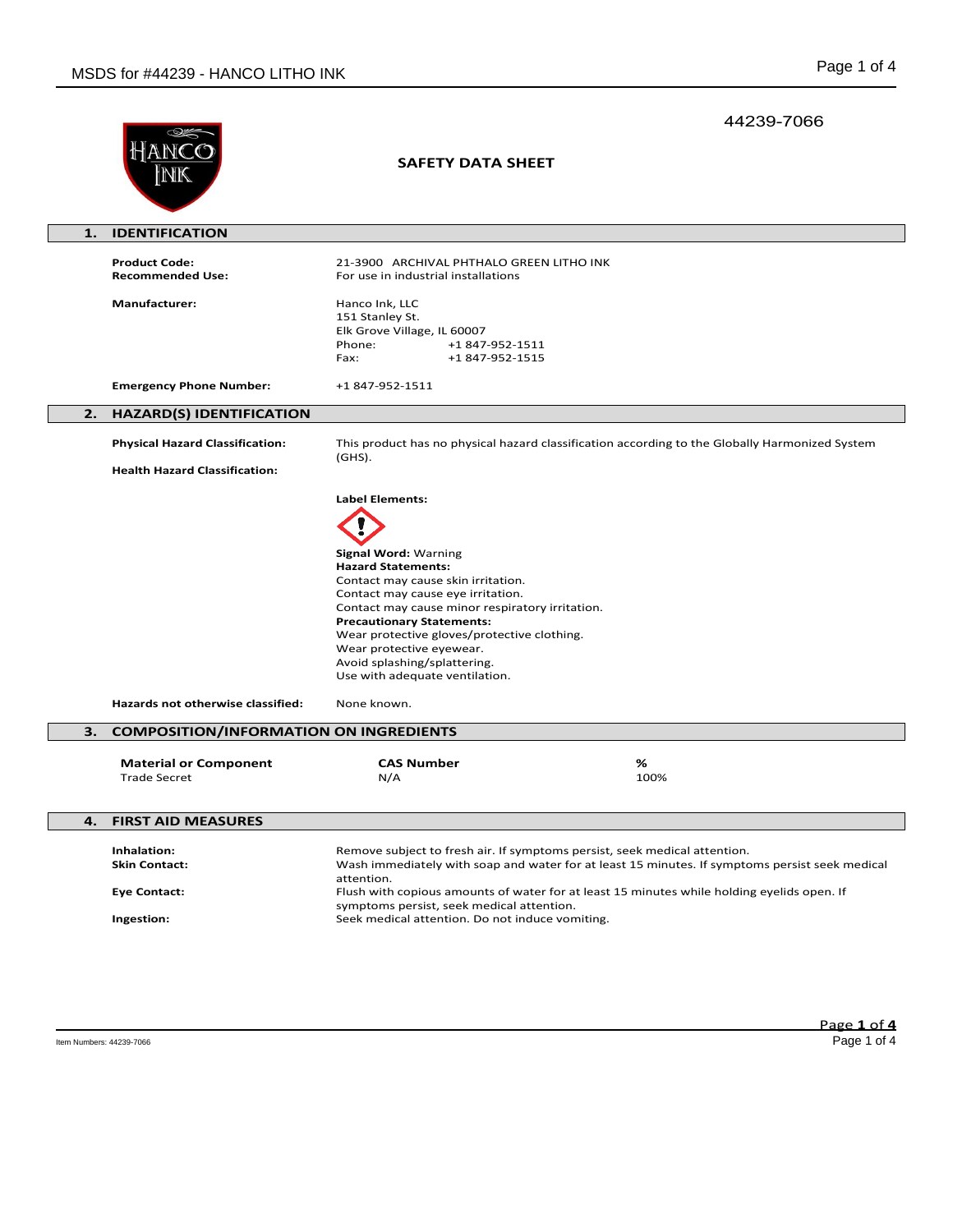| <b>FIRE-FIGHTING MEASURES</b>                          |                                                                                                                                                                                                                                                                                                          |
|--------------------------------------------------------|----------------------------------------------------------------------------------------------------------------------------------------------------------------------------------------------------------------------------------------------------------------------------------------------------------|
| <b>Suitable Extinguishing Media:</b>                   | Use alcohol resistant foam, carbon dioxide, or dry chemical when fighting fires. Water or foam<br>may cause frothing if liquid is burning but it may still be a useful extinguishing agent if carefully<br>applied to the fire. Do not direct a water stream directly into the hot burning liquid/paste. |
| <b>Not Suitable:</b>                                   | No information available.                                                                                                                                                                                                                                                                                |
| <b>Specific Hazards:</b>                               | Fire will produce dense black smoke. Exposure may cause a health hazard. May release carbon<br>monoxide, carbon dioxide, nitrogen containing gases, hydrogen chloride, and other toxic fumes.                                                                                                            |
|                                                        | Runoff from fire control may cause pollution.                                                                                                                                                                                                                                                            |
| <b>Special Protective Equipment for Fire-Fighters:</b> |                                                                                                                                                                                                                                                                                                          |
|                                                        | Fire-fighters should wear appropriate protective equipment and self-contained breathing<br>apparatus (SCBA) with a full face-piece operated in positive pressure mode.                                                                                                                                   |

# **6. ACCIDENTAL RELEASE MEASURES Personal Precautions:** Ensure adequate ventilation. Avoid contact with the skin and eyes by wearing recommended personal protective equipment. Wash thoroughly after handling. **Protective Equipment:** Protective clothing, gloves, eyewear, appropriate safety shoes. **Emergency Procedures:** Avoid dispersal of spilled material and runoff and contact with soil, waterways, drains, and sewers. **Methods for Containment:** Contain spills immediately with spill socks and inert materials (sawdust/sand).<br>**Methods for Cleanup:** Absorb with inert materials. Sweep or scrape up. Place in a container for prope Absorb with inert materials. Sweep or scrape up. Place in a container for proper disposal. Rinse

# **7. HANDLING AND STORAGE Precautions for Safe Handling:** Avoid contact with the skin and eyes by wearing recommended personal protective equipment. Ensure adequate ventilation. Avoid breathing vapors, mist, or dust. Do not eat, drink, or smoke in the work area. Wash thoroughly after handling. **Storage:** Keep container tightly closed and store in a cool, dry, well ventilated place. Keep out of direct sunlight. Keep away from food and drink. Open containers must be carefully resealed and kept upright. Do not store in unlabeled containers. Use appropriate containment to avoid environmental contamination. Store in accordance with local regulations.

affected area(s) with soap and water. Ensure runoff from cleanup is collected.

# **8. EXPOSURE CONTROLS / PERSONAL PROTECTION**

| <b>Exposure Controls:</b><br><b>Engineering Controls:</b> | None required.<br>Local exhaust ventilation or other engineering controls may be required when handling or using<br>this product to avoid overexposure. Ventilation should effectively remove and prevent the<br>buildup of any vapor/mist/fume generated from handling this product. |
|-----------------------------------------------------------|---------------------------------------------------------------------------------------------------------------------------------------------------------------------------------------------------------------------------------------------------------------------------------------|
| <b>Respiratory Protection:</b>                            | No protective equipment is needed under normal conditions of use. If exposure limits are<br>exceeded or irritation is experienced, additional ventilation or respiratory protection may be<br>required.                                                                               |
| <b>Eye Protection:</b>                                    | Full coverage safety glasses/goggles are recommended.                                                                                                                                                                                                                                 |
| <b>Skin and Body Protection:</b>                          | Wear chemical resistant gloves/protective clothing. Clean and inspect gloves and clothing<br>regularly.                                                                                                                                                                               |
| <b>Hygiene Practices:</b>                                 | Wash hands and other exposed areas with mild soap and water before eating, drinking, and when<br>leaving work. Launder contaminated clothing before reuse.                                                                                                                            |
| <b>Special Requirements:</b>                              | No special requirements under normal conditions of use.                                                                                                                                                                                                                               |

## **9. PHYSICAL AND CHEMICAL PROPERTIES**

| <b>Physical State:</b> | Liquid            |
|------------------------|-------------------|
| Color:                 | Varies            |
| Odor:                  | Mild resinous     |
| <b>Odor Threshold:</b> | no data available |
| pН:                    | no data available |
| <b>Melting Point:</b>  | no data available |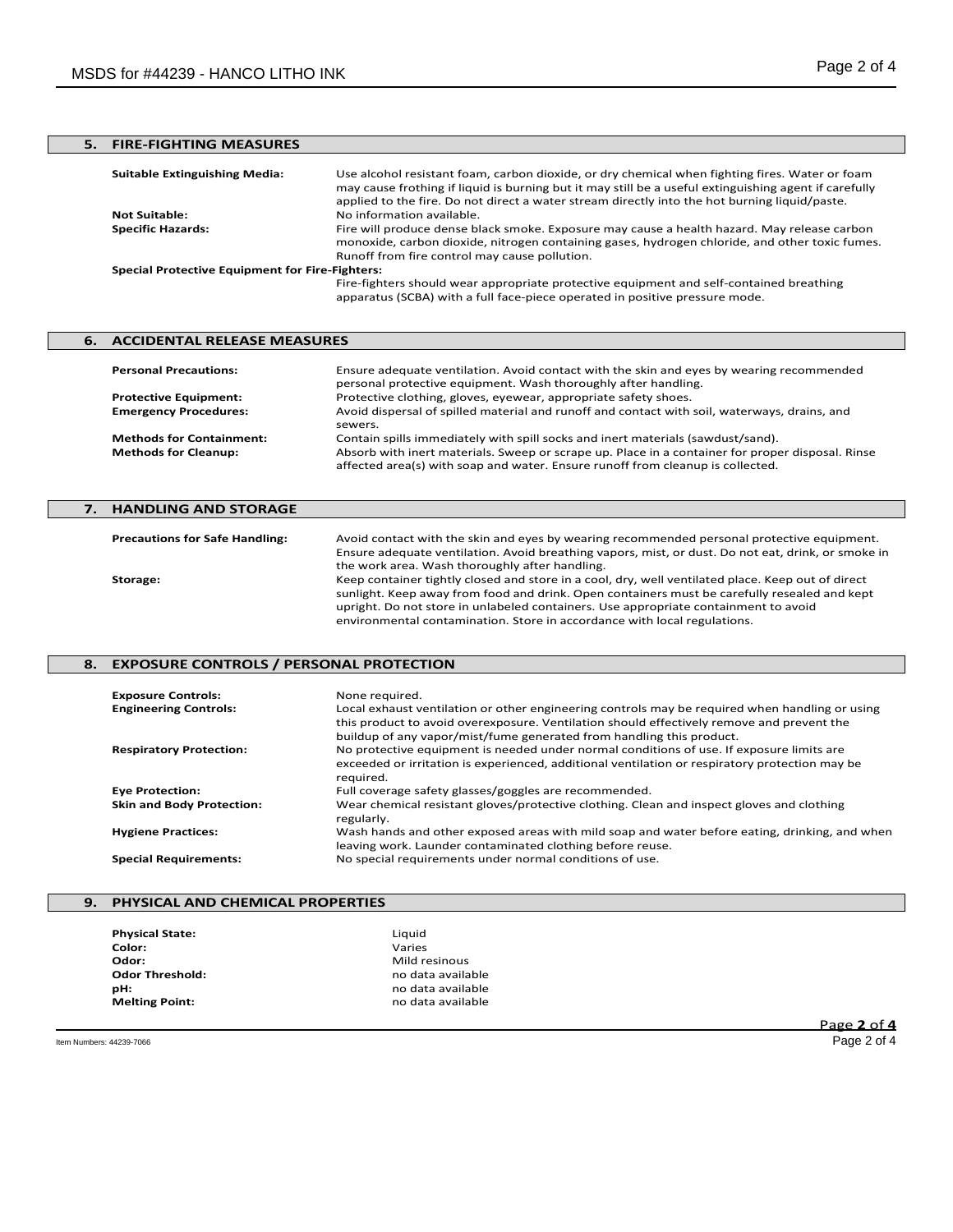| <b>Freezing Point:</b>                    | no dat |
|-------------------------------------------|--------|
| <b>Initial Boiling Point:</b>             | no dat |
| <b>Boiling Range:</b>                     | no dat |
| <b>Flash Point:</b>                       | greate |
| <b>Evaporation Rate:</b>                  | no dat |
| <b>Flammability:</b>                      | no dat |
| Upper/Lower Flammability:                 | no dat |
| <b>Vapor Pressure:</b>                    | no dat |
| <b>Vapor Density:</b>                     | no dat |
| <b>Relative Density/Specific Gravity:</b> | 1.08   |
| Solubility:                               | Insolu |
| <b>Partition Coefficient:</b>             | no dat |
| <b>Auto-ignition Temperature:</b>         | no dat |
| <b>Decomposition Temperature:</b>         | no dat |
| <b>Viscosity:</b>                         | no dat |
| VOC % by Weight:                          | 8.20%  |

**Freezing Point:** no data available **Initial Boiling Point:** no data available **Boiling Range:** no data available **Flash Point:** greater than 200 degrees F **Evaporation Rate:** no data available **Flammability:** no data available **Upper/Lower Flammability:** no data available **Vapor Pressure:** no data available no data available<br>1.08 **Insoluble in water Partition Coefficient:** no data available **Auto-ignition Temperature:** no data available **Decomposition Temperature:** no data available **Viscosity:** no data available

## **10. STABILITY AND REACTIVITY**

**Reactivity:** no data available<br> **Chemical Stability:** Notably and the Stable under suggested and the Stable under suggested and the Stable under suggested and the Stable under suggested and the Stable under suggested and **Chemical Stability:** Stable under suggested/recommended storage conditions. **Possibility of Hazardous Reactions:** Will not occur under suggested/recommended storage conditions.<br>Conditions to Avoid: When exposed to high temperatures may produce hazardous deco When exposed to high temperatures may produce hazardous decomposition products.<br>Strong oxidizing agents. **Incompatible Materials: Hazardous Decomposition Products:** Under normal conditions of storage and use, hazardous decomposition products should not be produced.

# **11. TOXICOLOGICAL INFORMATION**

**Likely Routes of Exposure:** no data available **Symptoms:** no data available<br>**Effects From Exposure:** exercise the mode data available **Effects From Exposure: Numerical Measure of Toxicity:** no data available<br> **Carcinogenicity:** no data available **Carcinogenicity:** 

### **12. ECOLOGICAL INFORMATION**

**Ecotoxicity:** no data available<br> **Persistency and Degradability:** example a no data available **Persistency and Degradability:** end and a modata available<br> **Bioaccumulative Potential:** end and a modata available **Bioaccumulative Potential:**<br>Mobility in Soil: **Other Adverse Effects:** 

**Mobility in Soil:** no data available

### **13. DISPOSAL CONSIDERATIONS**

**Disposal Methods:** The generation of waste should be avoided or minimized wherever possible. Disposal of this product, solutions, and any by-products should at all times comply with the requirements of environmental protection and waste disposal legislation and any regional local authority requirements. Dispose of surplus and non-recyclable products via a licensed waste disposal contractor. Waste should not be disposed of untreated to the sewer unless fully compliant with the requirements of all the requirements of all authorities with jurisdiction. Waste packaging should be recycled where possible. This material and its container should be disposed of in a safe way in compliance with all regulations. Empty container or liners may contain some product residues. Avoid dispersal of spilled material and runoff and contact with soil, waterways, drains, and sewers.

# **14. TRANSPORTATION INFORMATION**

**UN Number:** not applicable

Page **3** of **4**